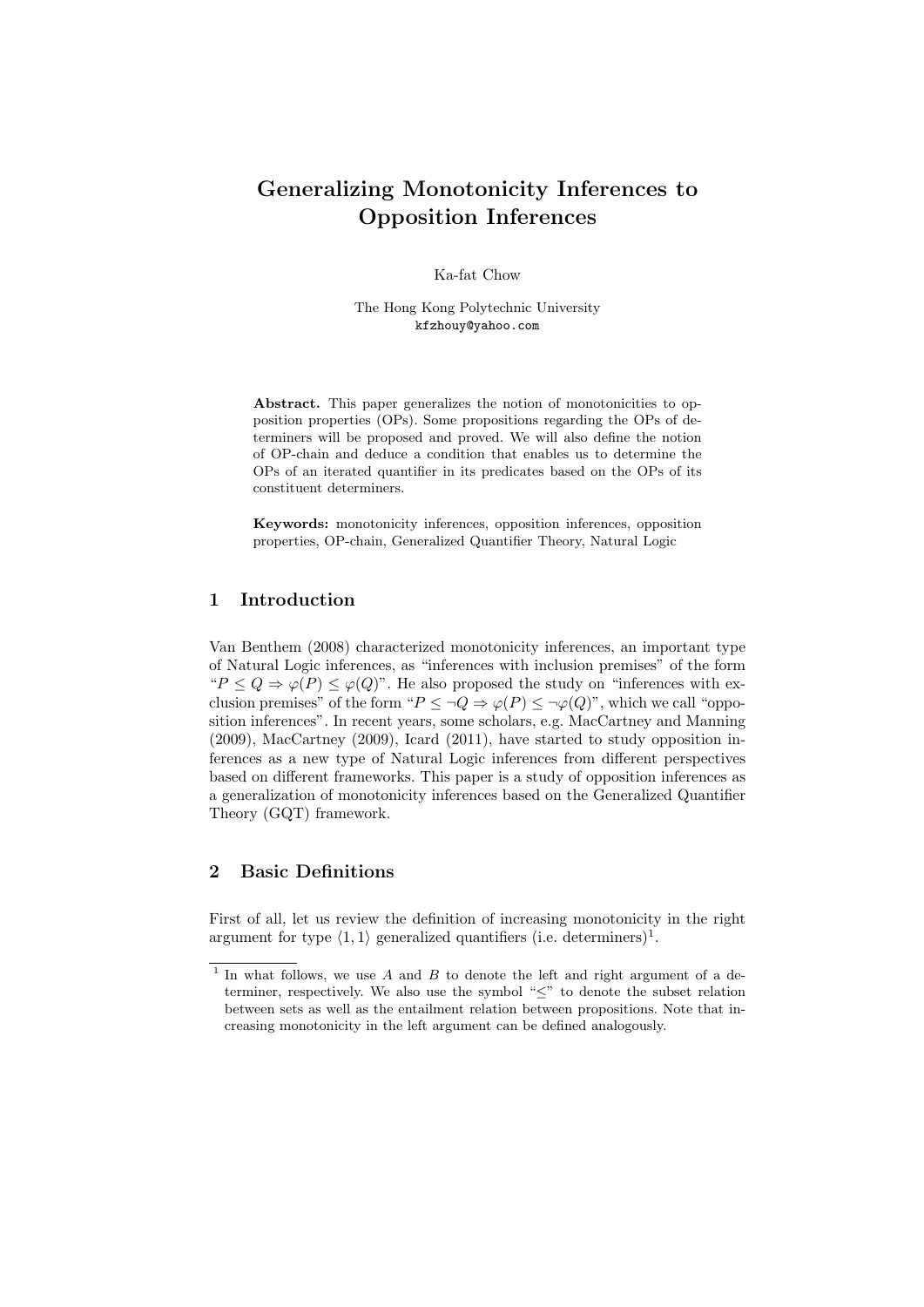#### 2 18th Amsterdam Colloquium Pre-proceedings

**Definition 1:** Let  $Q$  be a determiner, then  $Q$  is increasing in the right argument iff for all A, B, B',  $B \leq B' \Rightarrow Q(A)(B) \leq Q(A)(B')$ .

Note that an equivalent definition can be obtained by replacing both occurrences of "≤" by "≥" in the above definition. Based on Definition 1, we may denote increasing monotonicity figuratively by " $\leq \to \leq$ " (or equivalently " $\geq \to \geq$ "). Analogously, decreasing monotonicity may be denoted figuratively by " $\leq \rightarrow \geq$ " (or equivalently " $\geq \to \leq$ "). Now " $\leq$ " and " $\geq$ " are just two possible relations between sets / propositions. If we replace them by more general binary relations  $R_1, R_2$  (written in prefix notation), we will obtain a more general definition<sup>2</sup>.

**Definition 2:** Let Q be a determiner, then Q is  $R_1 \rightarrow R_2$  in the right argument iff for all  $A, B, B', R_1[B, B'] \Rightarrow R_2[Q(A)(B), Q(A)(B')].$ 

Hence, increasing and decreasing monotonicites are just special cases of Definition 2 with  $R_1$  and  $R_2$  instantiated as the "inclusion relations", i.e.  $\leq$  and ≥.

Apart from "inclusion relations", we may also consider "exclusion relations". In this paper, we will consider two "exclusion relations" that are disjunctions of relations in the classical square of opposition: CC (standing for "contrary or contradictory") and SC (standing for "subcontrary or contradictory"). In classical logic, two propositions p and q satisfy the CC relation (denoted  $\text{CC}[p]$ , q] iff they cannot be both true, and they satisfy the SC relation (denoted  $SC[p]$ , q]) iff they cannot be both false. More generally, we may adopt the following definitions so that these two relations are also applicable to sets: let X and X<sup> $\prime$ </sup> be sets or propositions,

$$
CC[X, X'] \Leftrightarrow X \le \neg X'; SC[X, X'] \Leftrightarrow \neg X \le X'
$$
 (1)

For example, we have CC[TEENAGER, ELDERLY] and SC[AGED-OVER-50, AGED-BELOW-51] because an individual cannot be a teenager and an elderly simultaneously, whereas an individual must be either aged over 50 or aged below 51. According to  $(1)$ , we also have

$$
CC[X, X'] \Leftrightarrow SC[\neg X, \neg X'] \tag{2}
$$

By instantiating  $R_1$  and  $R_2$  in Definition 2 as CC and SC, we then have 4 possible properties of determiners: CC→CC, CC→SC, SC→CC and SC→SC. These 4 properties will henceforth be called "opposition properties" (OPs).

### 3 OPs of Determiners

Our next task is to classify some commonly used determiners according to their OPs in the two arguments. For convenience, I will denote the sets of determiners possessing or not possessing a certain OP in a certain argument by placing a "+" or "−" sign on the left and right-hand sides of the name of the OP. For

<sup>2</sup> Similar property in the left argument can be defined analogously.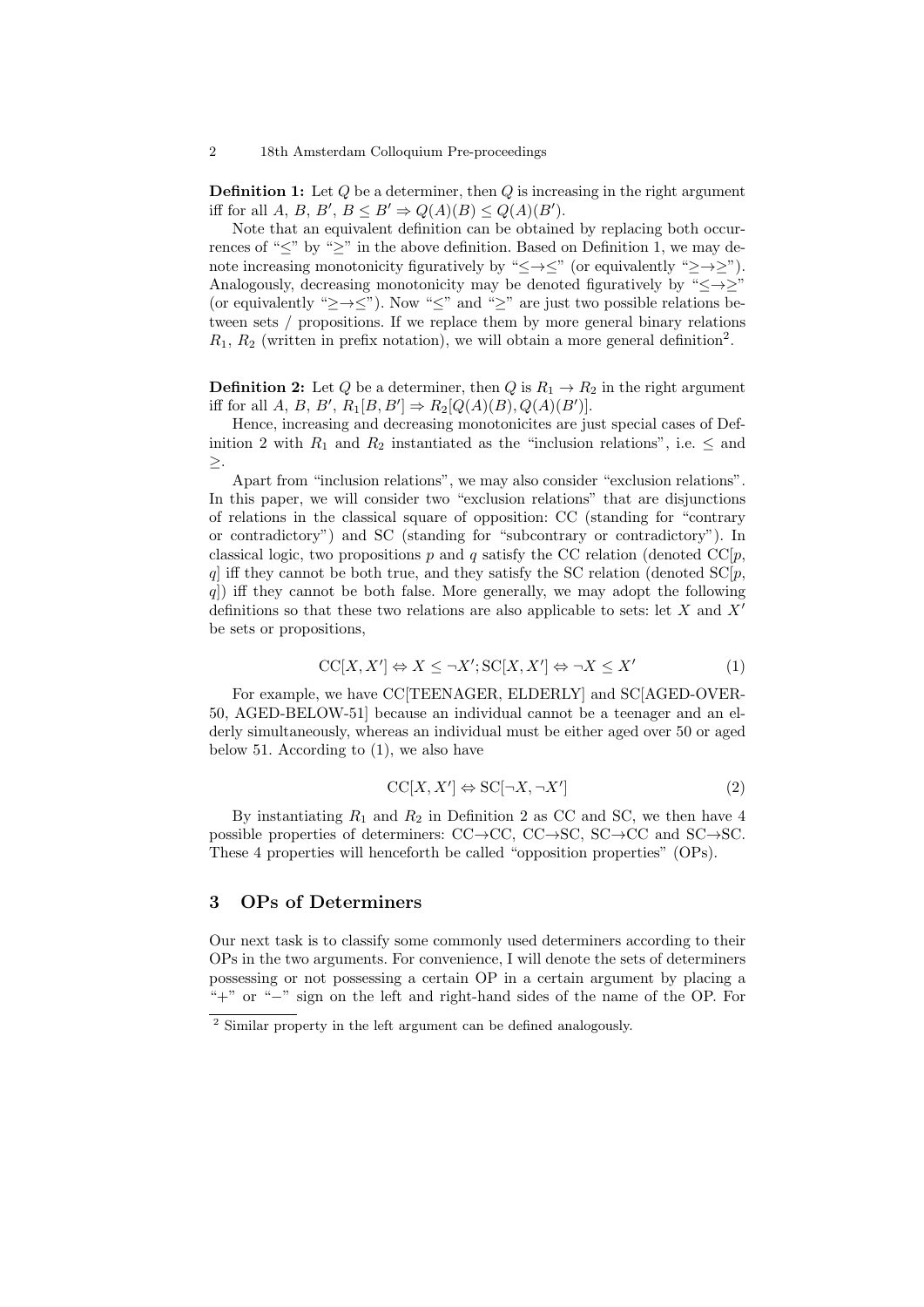instance, −CC→CC+ denotes the set of those determiners that are CC→CC in the right but not left argument.

In what follows I first state and prove four propositions:

Proposition 1: A determiner Q possesses a certain OP in its right argument iff each of its outer negation (denoted  $\neg Q$ ), (right) inner negation (denoted  $Q\neg$ ) and (right) dual (denoted  $Q<sup>d</sup>$ )<sup>3</sup> possesses a different OP in its right argument according to the following table:

| $\omega$                                                                          | $\neg$ Q | $\Omega$ | $\Omega^{\mathbf{d}}$ |
|-----------------------------------------------------------------------------------|----------|----------|-----------------------|
| $ CC \rightarrow CC CC \rightarrow SC SC \rightarrow CC SC \rightarrow SC $       |          |          |                       |
| $ CC \rightarrow SC CC \rightarrow CC SC \rightarrow SC SC \rightarrow CC $       |          |          |                       |
| $ SC \rightarrow CC SC \rightarrow SC CC \rightarrow CC CC \rightarrow SC $       |          |          |                       |
| $ SC \rightarrow SC   SC \rightarrow CC   CC \rightarrow SC   CC \rightarrow CC $ |          |          |                       |

Proof: Here we only prove the first row of the table. The remaining rows can be proved similarly. By Definition 2 and (1),  $Q \in CC \rightarrow CC +$  iff

$$
CC[B, B'] \Rightarrow Q(A)(B) \le \neg (Q(A)(B')) \tag{3}
$$

Now (3) is equivalent to

$$
CC[B, B'] \Rightarrow \neg(\neg Q(A)(B)) \le \neg Q(A)(B')
$$
\n<sup>(4)</sup>

Substituting the arbitrary sets B and B' by their negations and using  $(2)$  and the definitions of (right) inner negation and (right) dual, (3) and (4) can be rewritten as

$$
SC[B, B'] \Rightarrow Q \neg (A)(B) \leq \neg (Q \neg (A)(B')) \tag{5}
$$

$$
SC[B, B'] \Rightarrow \neg(Q^d(A)(B)) \le Q^d(A)(B')
$$
 (6)

From (4)-(6), we have  $\neg Q \in CC \rightarrow SC^+$ ,  $Q \neg \in SC \rightarrow CC^+$  and  $Q^d \in SC \rightarrow SC^+$ .  $\Box$ 

**Proposition 2:** Let  $Q_1$  and  $Q_2$  be determiners such that  $Q_1 \n\t\leq Q_2^4$ .

(a) If  $Q_2$  is CC→CC (SC→CC) in an argument, then so is  $Q_1$  in the same argument.

(b) If  $Q_1$  is CC→SC (SC→SC) in an argument, then so is  $Q_2$  in the same argument.

<sup>3</sup> Outer negation, (right) inner negation and (right) dual are as defined in Peters and Westerståhl (2006).

 $4 Q_1 \leq Q_2$  iff for all A, B,  $Q_1(A)(B) \leq Q_2(A)(B)$ . From this we can define the following:  $Q_1 = Q_2$  iff  $Q_1 \leq Q_2$  and  $Q_2 \leq Q_1$ .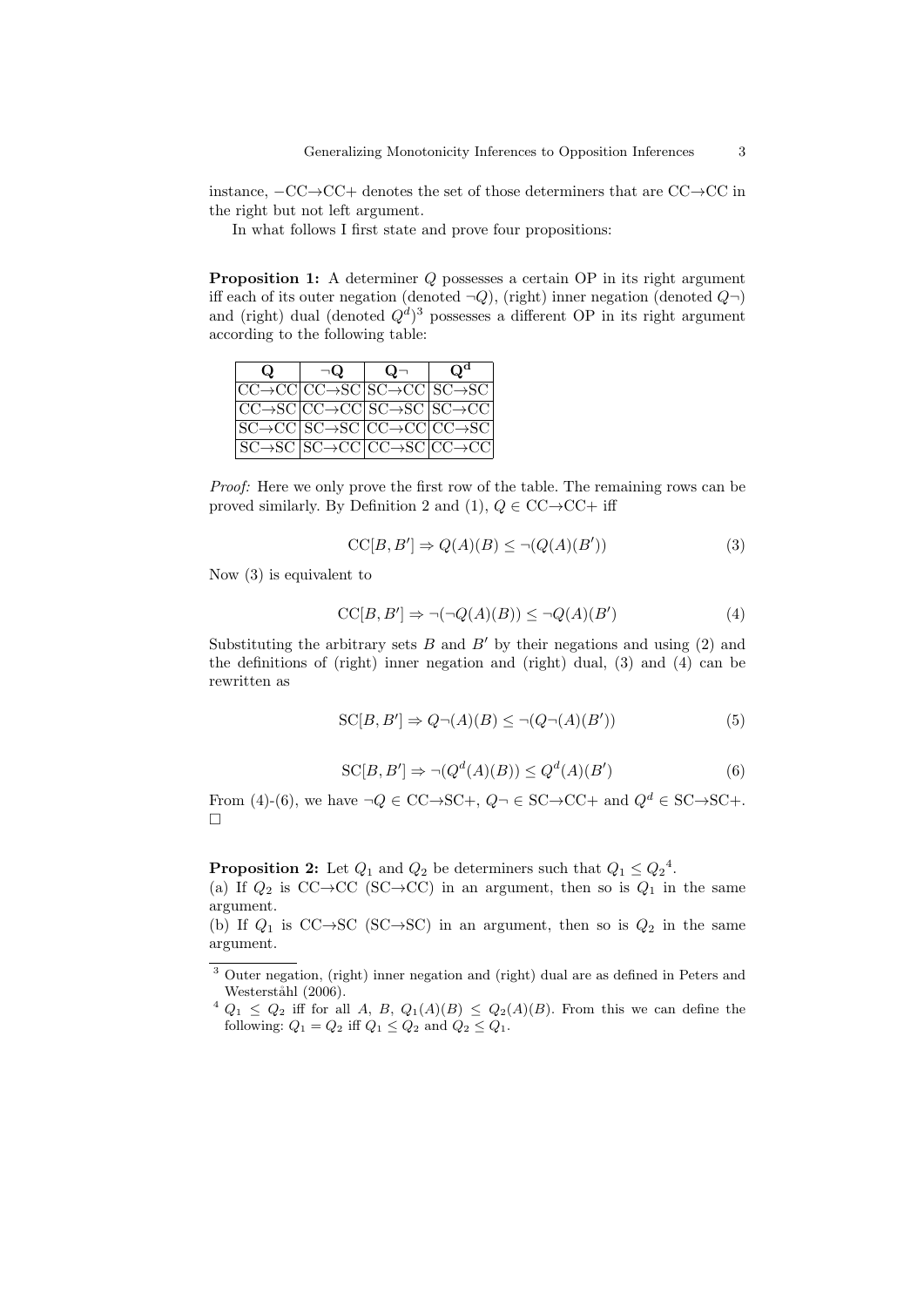Proof: Here we only prove part (a). Part (b) can be proved similarly. Suppose  $Q_2 \in CC \rightarrow CC+$  and  $CC[B, B']$ . Let  $||Q_1(A)(B)|| = 1$ . Then since  $Q_1 \leq Q_2$ , we have  $||Q_2(A)(B)|| = 1$ . But then we must have  $||Q_2(A)(B)|| = 0$ . By  $Q_1 \leq$  $Q_2$  again, we have  $||Q_1(A)(B')|| = 0$ . We have thus proved that  $\text{CC}[B, B'] \Rightarrow$  $CC[Q_1(A)(B), Q_1(A)(B')]$ , i.e.  $Q_1 \in CC \rightarrow CC +$ . The proofs for the cases  $Q_2 \in$  $+CC \rightarrow CC, SC \rightarrow CC+$  and  $+SC \rightarrow CC$  are exactly the same.  $\Box$ 

**Proposition 3:** Let  $Q_1$  be a symmetric determiner and  $Q_2$  be a contrapositive  $d$ eterminer<sup>5</sup>.

(a)  $Q_1$  possesses a certain OP in an argument iff  $Q_1$  possesses the same OP in the other argument.

(b)  $Q_2$  is CC→CC in an argument iff  $Q_2$  is SC→CC in the other argument.  $Q_2$ is  $CC \rightarrow SC$  in an argument iff  $Q_2$  is  $SC \rightarrow SC$  in the other argument.

Proof: Here we only prove part (b). Part (a) can be proved similarly. Suppose  $Q_2 \in CC \rightarrow CC+$  and  $SC[A, A'],$  which by (2) is equivalent to  $CC[\neg A, \neg A'].$  Let  $||Q_2(A)(B)|| = 1$ . By the contrapositivity of  $Q_2$ , this is equivalent to  $||Q_2(\neg B)||$  $(\neg A)$  = 1. But then we must have  $||Q_2(\neg B)(\neg A')|| = 0$ . By the contrapositivity of  $Q_2$  again, this is in turn equivalent to  $||Q_2(A')(B)|| = 0$ . We have thus proved that  $SC[A, A'] \Rightarrow CC[Q_2(A)(B), Q_2(A')(B)],$  i.e.  $Q_2 \in +SC \rightarrow CC$ . Similarly, we can prove that if  $Q_2 \in +SC \rightarrow CC$ , then  $Q_2 \in CC \rightarrow CC +$ . The proofs for the cases  $Q_2 \in +CC \rightarrow CC$ ,  $CC \rightarrow SC +$  and  $+CC \rightarrow SC$  are exactly the same.  $\square$ 

**Proposition 4:** On condition that  $A \neq \emptyset^6$ , (at least r of)  $\in CC \rightarrow CC +$  for  $1/2 < r < 1$ ; (more than r of)  $\in$  CC $\rightarrow$ CC+ for  $1/2 \le r < 1$ ; (exactly r of)  $\in$  $-CC \rightarrow CC$  for  $0 \leq r \leq 1$ .

*Proof:* Let  $||(at least r of)(A)(B)|| = 1$  for  $1/2 < r < 1$  and  $CC[B, B']$ . Then by (1),  $B \leq \neg B'$ . Since (at least r of) is right increasing, we have  $\|(at \textit{ least } r$ of  $|(A)(\neg B')|| = 1$ , which is equivalent to  $||(at most 1-r of)(A)(B')|| = 1$ . Since  $1/2 < r < 1$ , this entails  $\| (\text{less than } r \text{ of })(A)(B') \| = 1$ , which is equivalent to k(at least r of )(A)(B<sup>0</sup> )k = 0. We have thus shown that CC[B, B<sup>0</sup> ] ⇒ CC[(at least r of  $(A)(B)$ , (at least r of  $(A)(B')$ ], i.e. (at least r of  $\in CC \rightarrow CC +$  for  $1/2 < r < 1$ . The fact that (more than r of)  $\in CC \rightarrow CC +$  for  $1/2 \le r < 1$  can be proved similarly.

To prove that  $(exactly\;r\;of) \in -CC \to CC$  for  $0 \leq r \leq 1$ , we devise a method for constructing counterexample models. Choose natural numbers  $x$  and  $y$  such that  $x/y = r$ . Construct two sets A and A' such that  $|A| = |A'| = y$  and  $A \cap A' =$  $\emptyset$ . Choose a subset X of A and a subset X' of A' such that  $|X| = |X'| = x$ . Then set  $U = A \cup A'$  and  $B = X \cup X'$ . It is easy to check that under this model,

<sup>5</sup> Symmetry and contrapositivity are as defined in Zuber (2006).

<sup>&</sup>lt;sup>6</sup> In what follows, we assume that the truth condition of a proportional determiner involves |A| in the denominator, e.g.  $\|(at \text{ least } r \text{ of })(A)(B)\|=1 \Leftrightarrow |A \cap B|/|A| \geq r.$ Thus when  $A = \emptyset$ , these proportional determiners have no truth values.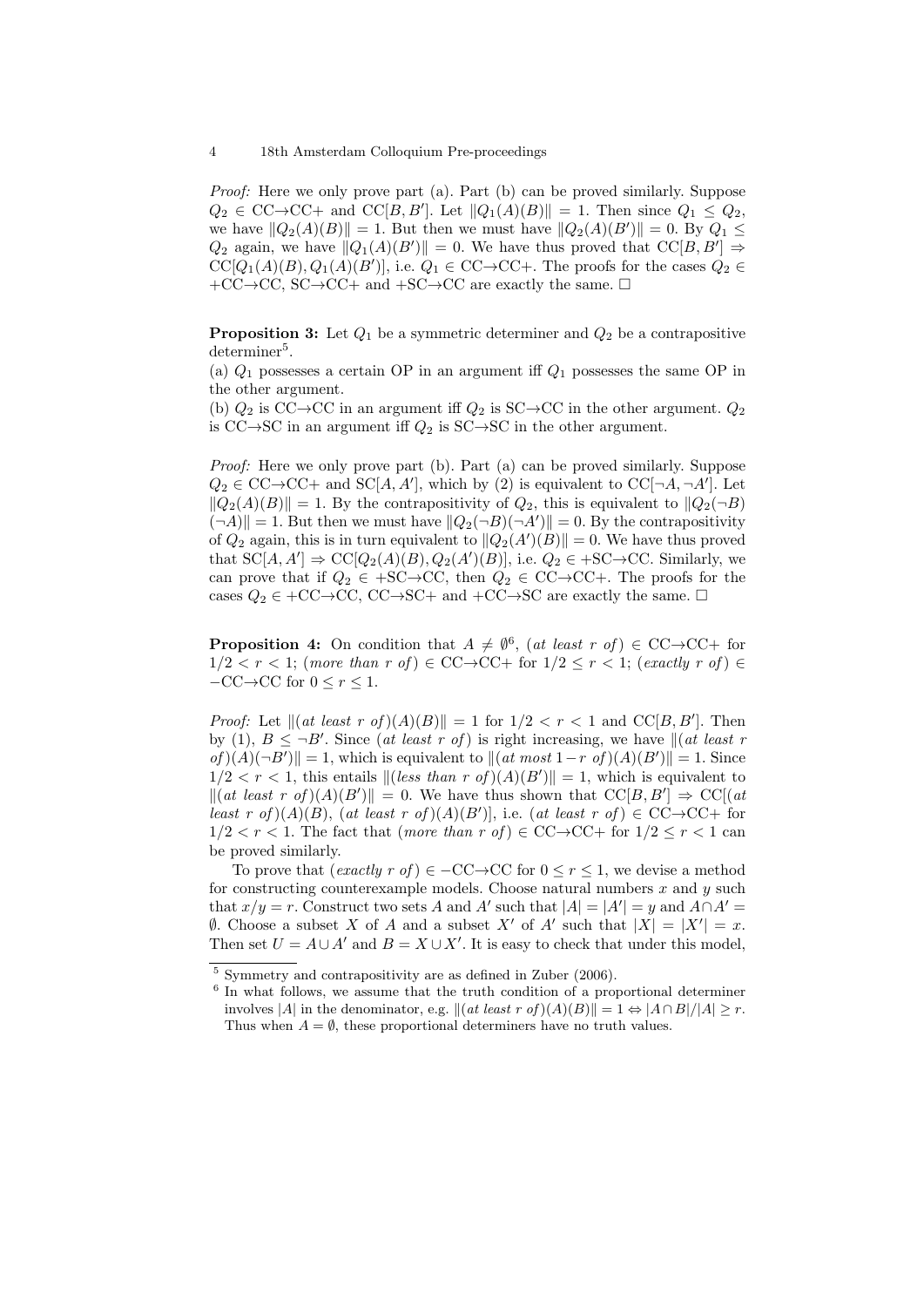we have  $CC[A, A']$  and  $||(exactly r of)(A)(B)|| = ||(exactly r of)(A')(B)|| = 1.$ In other words, we do not have CC[(*exactly r of*)( $A$ )( $B$ ), (*exactly r of*)( $A'$ )( $B$ )], thus completing the proof.  $\square$ 

Based on the above propositions, we can now determine the OPs of some commonly used determiners. For example, let  $1/2 < r < 1$  and  $A \neq \emptyset$ , then since (exactly r of)  $\leq$  (at least r of), by Proposition 4 and Proposition 2(a), we immediately have (exactly r of), (at least r of)  $\in$   $-CC \rightarrow CC +$ . Similarly, since (exactly r of)  $\leq$  (more than  $r - \varepsilon$  of) where  $\varepsilon$  represents an infinitesimal quantity such that  $1/2 \le r - \varepsilon < 1$ , by Proposition 4 and Proposition 2(a) again, we have (more than  $r - \varepsilon$  of)  $\in -CC \rightarrow CC +$ . Replacing the arbitrary variable  $r - \varepsilon$  by r, we can rewrite the last result as  $(more than r of) \in -CC \rightarrow CC +$  for  $1/2 \le r \le 1$ . From the above, we can derive even more results.

Since the outer negation of "(at least r of)" is "(less than r of)", by Proposition 1, we have (less than r of)  $\in$  -CC→SC+ for  $1/2 < r < 1$ . Moreover, since the (right) inner negation and (right) dual of "(at least r of)" are "(at most  $1-r$ of)" and "(more than  $1 - r$  of)", respectively, by Proposition 1 again, we have  $(at \text{ most } 1 - r \text{ of}) \in -SC \rightarrow CC +$  and  $(more \text{ than } 1 - r \text{ of}) \in -SC \rightarrow SC +$  for  $0 < 1 - r < 1/2$ . Replacing the arbitrary variable  $1 - r$  by r, we can rewrite the last results as  $(at \text{ most } r \text{ of}) \in -SC \rightarrow CC+$  and  $(more \text{ than } r \text{ of}) \in -SC \rightarrow SC+$ for  $0 < r < 1/2$ .

A similar analysis for "(*more than r of*)" yields the following results: (*at* most r of)  $\in$  -CC→SC+ for  $1/2 \le r < 1$ ; (less than r of)  $\in$  -SC→CC+ and  $(at \ least \ r \ of) \in -SC \rightarrow SC +$  for  $0 < r \leq 1/2$ .

For "(exactly r of)", its (right) inner negation may take two forms: "(all except r of)" and "(exactly  $1 - r$  of)". Thus, by Proposition 1, we have (all except r of)  $\in$  -SC→CC+ for 1/2 < r < 1 and (exactly 1 - r of)  $\in$  -SC→CC+ for  $0 < 1 - r < 1/2$ . Replacing the arbitrary variable  $1 - r$  by r, we can rewrite the last result as  $(exactly\; r\; of) \in -SC \to CC +$  for  $0 < r < 1/2$ . Based on the last result and using the fact that the (right) inner negation of "(exactly r of)" is "(all except r of)" and Proposition 1 again, we obtain (all except r of)  $\in$  -CC $\rightarrow$ CC+ for  $0 < r < 1/2$ .

We next consider the classical determiner "some". We have the relation: (at least r of  $\leq$  some for  $0 < r \leq 1/2^7$ , on condition that  $A \neq \emptyset$ . By virtue of a previous result and Proposition 2(b), we know that  $some \in SC \rightarrow SC+$ on condition that  $A \neq \emptyset$ . Note that this condition is essential because when  $A = \emptyset$ ,  $\|some(\emptyset)(B)\| = 0$  for any B, and so we can never have  $SC[B, B']$  $\Rightarrow \neg some(\emptyset)(B) \leq some(\emptyset)(B')$ . In other words, some  $\notin$  SC $\rightarrow$ SC+ when  $A = \emptyset$ . As for the left argument of "some", by the symmetry of "some" and Proposition 3(a), we know that *some*  $\in$  +SC→SC subject to certain condition. One can easily find that this condition is  $B \neq \emptyset$ . The above facts will be represented

<sup>&</sup>lt;sup>7</sup> Although we also have (at least r of)  $\leq$  some for  $1/2 < r < 1$ , (at least r of)  $\in$  $CC \rightarrow CC +$  in this range and this fact cannot be used to derive the OP of "some" by virtue of Proposition 2.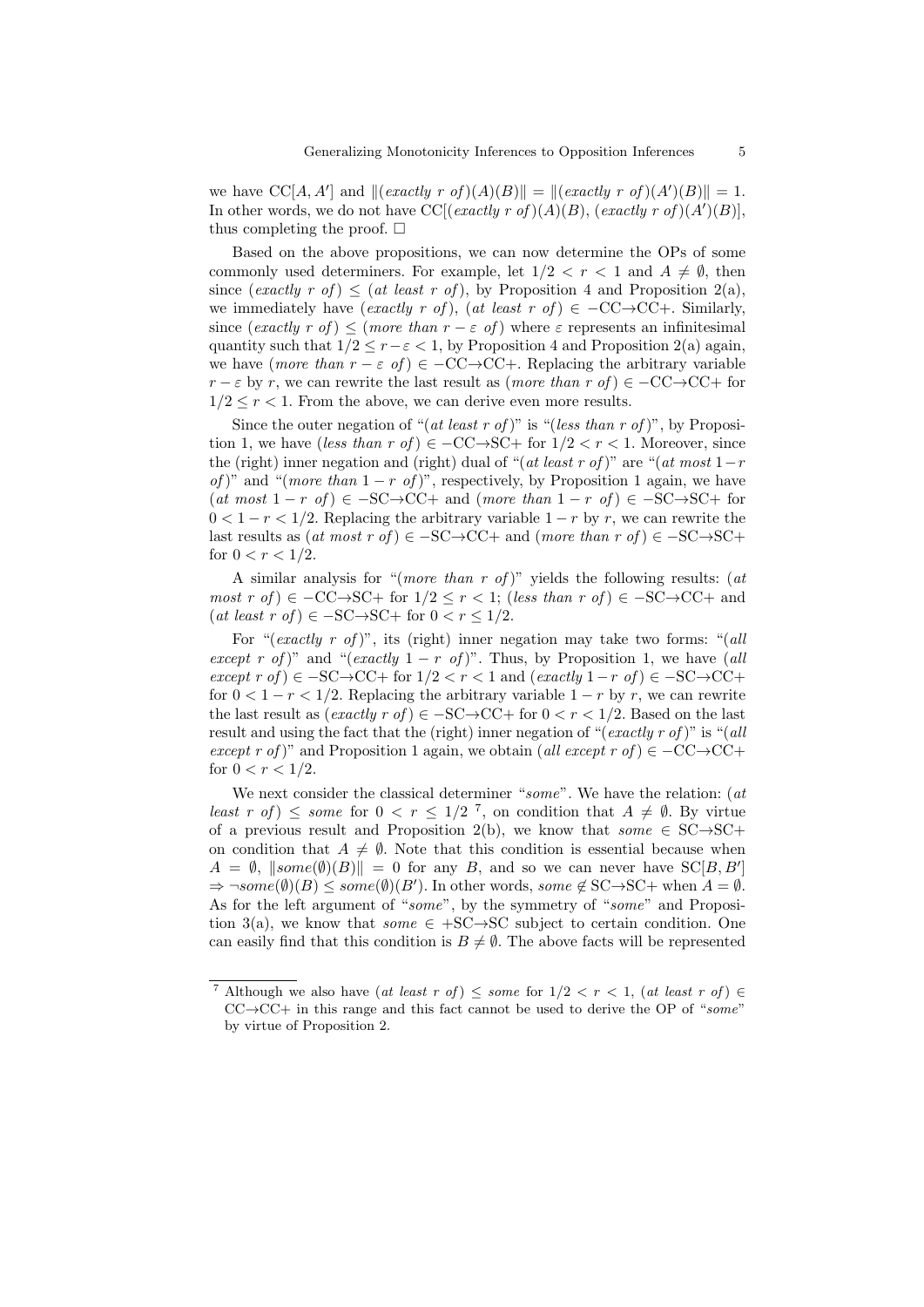succinctly by: some  $\in +SC \rightarrow SC + (B \neq \emptyset; A \neq \emptyset)^8$ . By using a similar line of reasoning and the fact that " $no$ " is the outer negation of "some" and is a symmetric determiner, we can find that  $no \in +SC \rightarrow CC + (B \neq \emptyset; A \neq \emptyset)$ .

We next consider "every". Since "every" is the (right) dual of "some", by Proposition 1, we know that  $every \in CC \rightarrow CC+$  subject to certain condition. This condition is  $A \neq \emptyset$  because when  $A = \emptyset$ ,  $\| \text{every}(\emptyset)(B) \| = 1$  for any B, and so we can never have  $\mathrm{CC}[B, B'] \Rightarrow \text{every}(\emptyset)(B) \leq \neg \text{every}(\emptyset)(B')$ . As for the left argument of "every", since "every" is contrapositive according to Zuber (2006), by Proposition 3(b), we know that  $every \in +SC \rightarrow CC$  subject to certain condition. This condition is  $B \neq U$  because when  $B = U$ ,  $\| \text{every}(A)(U) \| = 1$  for any A, and so we can never have  $SC[A, A'] \Rightarrow every(A)(U) \leq \neg every(A')(U)$ . The above facts will be represented succinctly by:  $every \in +SC \rightarrow CC \cap CC \rightarrow CC +$  $(B \neq U; A \neq \emptyset)$ . By using a similar line of reasoning and the fact that "(not every)" is the outer negation of "every" and is a contrapositive determiner, we can find that  $(not\; every) \in +SC \rightarrow SC \cap CC \rightarrow SC + (B \neq U; A \neq \emptyset).$ 

Note that in the above, we have only considered the case that a determiner possesses a single OP in its left / right argument. It is logically possible that a determiner may possess more than one OP in one or both of its arguments. However, to explore this possibility we would need more sophisticated notions and so this will be left for future studies.

Based on the above results, we can now derive valid inferential relations between quantified statements. For example, the following are instances exemplifying the facts  $every \in CC \rightarrow CC +$  and  $some \in SC \rightarrow SC +$  on condition that  $A \neq \emptyset$  (given that CC[TEENAGER, ELDERLY], SC[AGED-OVER-50, AGED-BELOW-51]):

Example 1: (Condition: There is some member in this club.) CC[every member of this club is a teenager, every member of this club is an elderly]

Example 2: (Condition: There is some member in this club.) SC[some member of this club is aged over 50, some member of this club is aged below 51]

# 4 OPs of Iterated Quantifiers

An adequate theory on opposition inferences should achieve the following. Given an iterated quantifier composed of n constituent determiners<sup>9</sup> in the form:

$$
Q_1(A_1)(\{x_1: \ldots Q_n(A_n)(\{x_n: B(x_1, \ldots, x_n)\})\ldots\})
$$
\n(7)

<sup>&</sup>lt;sup>8</sup> The conditions  $B \neq \emptyset; A \neq \emptyset$  are ordered such that the first (second) condition corresponds to the first (second) occurrence of "+" in  $+SC \rightarrow SC +$ .

<sup>&</sup>lt;sup>9</sup> Iterated quantifiers refer to polyadic quantifiers constructed from monadic quantifiers by "iteration" (Peters and Westerståhl (2006)). In this paper we only consider iterated quantifiers constructed from determiners.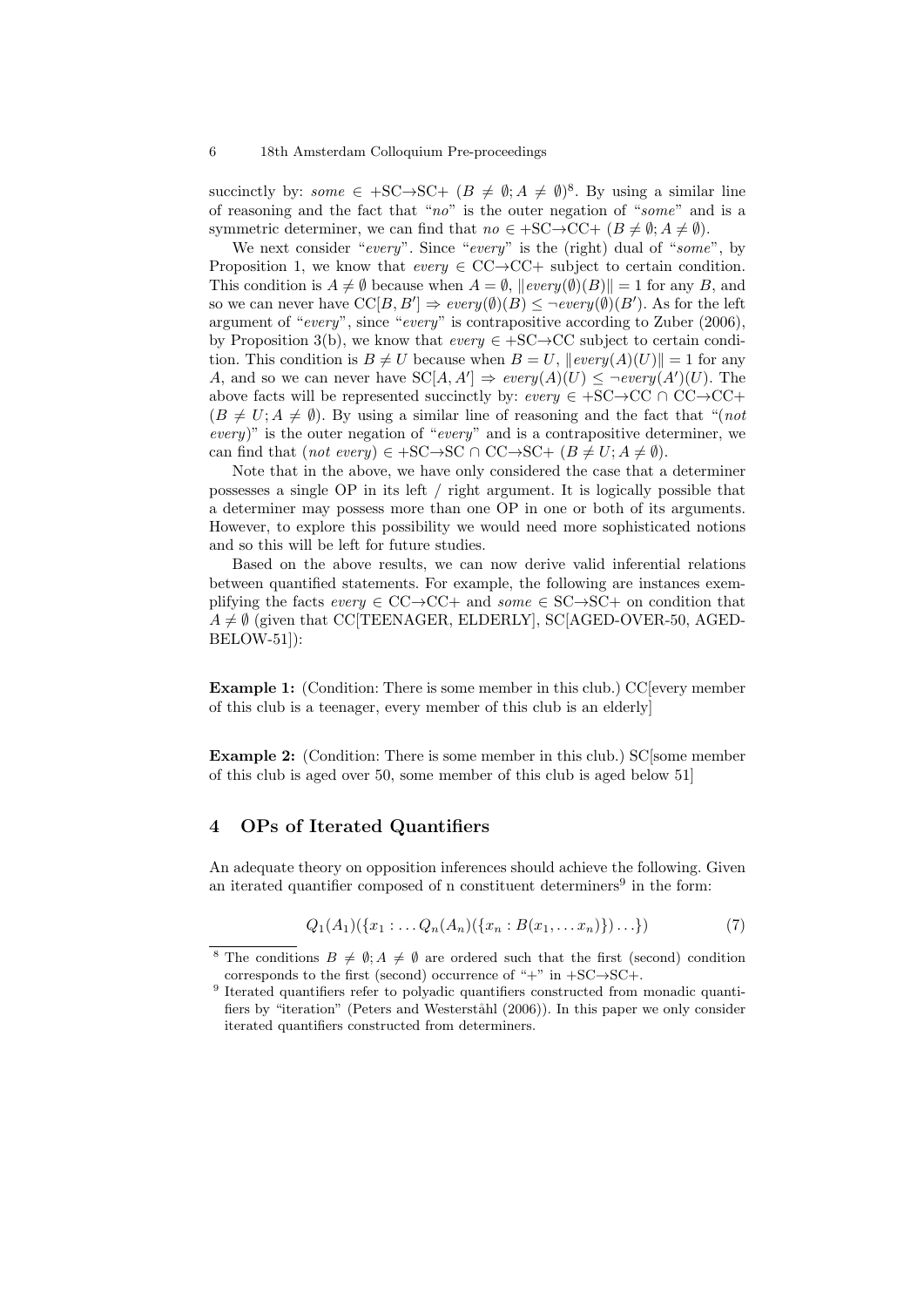we hope to determine the OPs of this iterated quantifier in the predicates  $A_1, \ldots, A_n, B$  based on the OPs of  $Q_1, \ldots, Q_n$ . To this end, we first define the notion of "OP-chain":

**Definition 3:** Let X be a predicate under an iterated quantifier. Suppose X is within the  $i_k$  argument of  $Q_k(1 \leq k \leq n)$ ,  $i_{k-1}$  argument of  $Q_{k-1}, \ldots i_1$  argument of  $Q_1$ , where each of  $i_k, i_{k-1}, \ldots i_1$  is one of {left, right} and  $Q_k, Q_{k-1}, \ldots Q_1$  are constituent determiners of the iterated quantifier ordered from the innermost to the outermost layers. Then X has an OP-chain  $\langle R_k, R_{k-1}, \ldots, R_0 \rangle$ , where each of  $R_k, R_{k-1}, \ldots R_0$  is one of {CC, SC}, iff  $Q_k$  is  $R_k \to R_{k-1}$  in the  $i_k$  argument,  $Q_{k-1}$  is  $R_{k-1} \rightarrow R_{k-2}$  in the  $i_{k-1}$  argument, ...  $Q_1$  is  $R_1 \rightarrow R_0$  in the  $i_1$ argument.

For instance, in the following iterated quantifier:

$$
(at most 1/2 of)(A1)(\{x1 : no(A2)(\{x2 : B(x1, x2)\})\})
$$
(8)

 $A_2$  is within the left argument of "no" and right argument of "(at most 1/2 of)". Since  $no \in +SC \rightarrow CC$  on condition that its right argument is non-empty and (*at* most  $1/2$  of)  $\in$  CC $\rightarrow$ SC+ on condition that its left argument is non-empty,  $A_2$ has an OP-chain  $\langle SC, CC, SC \rangle$  on condition that  $A_1 \neq \emptyset \wedge \{x_2 : B(x_1, x_2)\}\neq \emptyset$ . Similarly, one can easily check that  $B$  has an OP-chain  $\langle$  SC, CC, SC $\rangle$  on condition that  $A_1 \neq \emptyset \wedge A_2 \neq \emptyset$ , while  $A_1$  has no OP-chain.

To facilitate the discussion below, we first state a proposition.

**Proposition 5:** Let  $P(x_1, \ldots, x_n)$  and  $P'(x_1, \ldots, x_n)$  be *n*-ary predicates and R be one of {CC, SC}, then  $R[P, P'] \Rightarrow R[\{x_i : P(y_1, \ldots y_{i-1}, x_i, y_{i+1}, \ldots y_n)\}, \{x_i : P(y_i, \ldots y_{i-1}, x_i, y_{i+1}, \ldots y_n)\}]$  $P'(y_1, \ldots y_{i-1}, x_i, y_{i+1}, \ldots y_n)$ ] for any  $1 \leq i \leq n$  and any particular set of  $y_1, \ldots y_{i-1}, y_{i+1}, \ldots y_n.$ 

*Proof:* Here we only prove the case in which  $R = CC$ . The case in which  $R =$ SC is similar. Suppose CC[P, P']. By (1), this is equivalent to  $P \leq \neg P'$ . Then for any particular set of  $y_1, \ldots y_{i-1}, y_{i+1}, \ldots y_n$  and any arbitrary  $x_i$ , we have  $P(y_1, \ldots y_{i-1}, x_i, y_{i+1}, \ldots y_n) \leq \neg P'(y_1, \ldots y_{i-1}, x_i, y_{i+1}, \ldots y_n)$ , and so we have  ${x_i : P(y_1, \ldots y_{i-1}, x_i, y_{i+1}, \ldots y_n)} \leq {x_i : \neg P'(y_1, \ldots y_{i-1}, x_i, y_{i+1}, \ldots y_n)}.$ But  $\{x_i : \neg P'(y_1, \ldots y_{i-1}, x_i, y_{i+1}, \ldots, y_n)\}$  can be rewritten as  $\neg \{x_i : P'(y_1, \ldots, y_n)\}$  $(y_{i-1}, x_i, y_{i+1}, \ldots, y_n)$ . Thus, by (1) again, we have  $CC[\{x_i : P(y_1, \ldots, y_{i-1}, x_i, \ldots, y_n\}].$  $\{y_{i+1}, \ldots, y_n)\}, \{x_i : P'(y_1, \ldots, y_{i-1}, x_i, y_{i+1}, \ldots, y_n)\}].$ 

We can now deduce a condition for determining the OPs of the iterated quantifier (7) in its predicates based on the OPs of its constituent determiners. We focus on the predicate  $B$  (the other predicates can be similarly treated). Let  $B$ have an OP-chain  $\langle R_n, R_{n-1}, R_{n-2}, \ldots R_0 \rangle$  and  $R_n[B, B']$ . By Proposition 5, we have  $R_n[\{x_n : B(x_1,...x_n)\},\{x_n : B'(x_1,...x_n)\}]$  for any  $x_1,...x_{n-1}$ . Moreover, by the definition of OP-chain,  $Q_n$  is  $R_n \to R_{n-1}$  in the argument  $\{x_n :$  $B(x_1,...,x_n)$ , and so we have  $R_{n-1}[Q_n(A_n)(\{x_n : B(x_1,...,x_n)\})$ ,  $Q_n(A_n)(\{x_n : B(x_1,...,x_n)\})$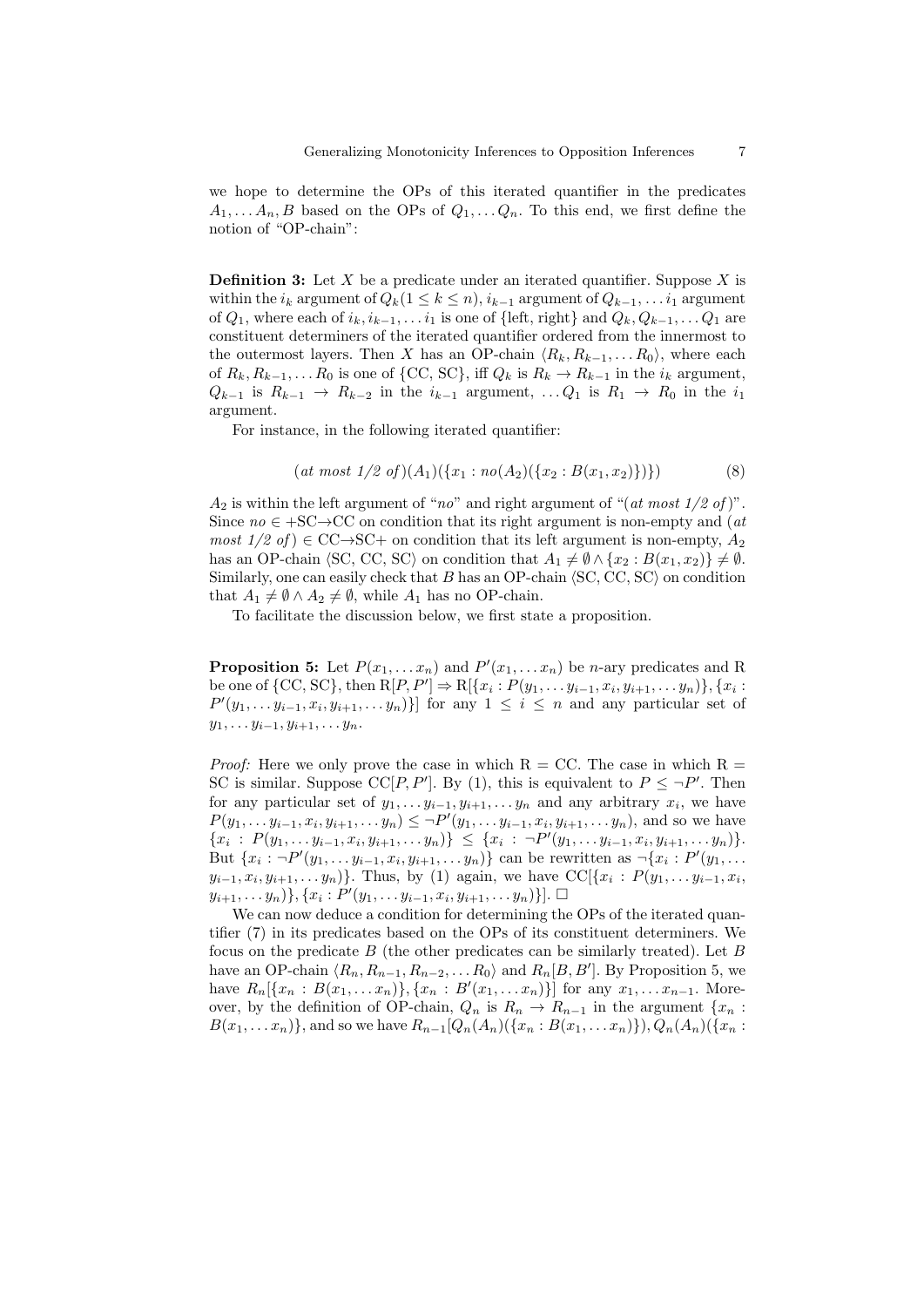$B'(x_1, \ldots, x_n))$ . The above reasoning can be seen as a kind of "upward derivation": from the  $R_n$  relation at the B-level, we derive the  $R_{n-1}$  relation at the  $Q_n$ level. Now  $Q_n(A_n)(\{x_n : B(x_1, \ldots, x_n)\})$  can be seen as an  $(n-1)$ -ary predicate (with  $x_1, \ldots, x_{n-1}$  as arguments). Thus, we can carry out the aforesaid upwardderivation again and derive a  $R_{n-2}$  relation at the  $Q_{n-1}$ -level. The process of determining the OPs of the iterated quantifier  $(7)$  in B is essentially a repetition of this upward derivation. After  $n$  rounds of derivation, we will finally derive the  $R_0$  relation at the  $Q_1$  level. The net effect is thus  $R_n(B, B') \Rightarrow R_0[Q_1(A_1)(\{x_1 :$  $\ldots Q_n(A_n)(\{x_n : B(x_1, \ldots, x_n)\}) \ldots\}, Q_1(A_1)(\{x_1 : \ldots, x_n(A_n)(\{x_n : B'(x_1, \ldots, x_n)\})\})$  $x_n$ },  $\ldots$ }), showing that the iterated quantifier is  $R_n \to R_0$  in B.

The above derivation relies on the fact that  $B$  has an OP-chain. This may not be the case either when at least one of  $Q_1, \ldots Q_n$  possesses none of the OPs, or when the OPs possessed by  $Q_1, \ldots Q_n$  do not form a chain. In either case, the absence of the OP-chain blocks the upward derivation. Based on the above discussion, we can thus formulate the following condition: let  $X$  be a predicate under an iterated quantifier Q,

$$
Q \text{ is } R_k \to R_0 \text{ in } X \text{ iff } X \text{ has an OP-chain } \langle R_k, \dots R_0 \rangle \tag{9}
$$

We now use (9) to determine the OPs of (8) in its predicates. Previously we have already found that  $A_2$  and B both have the OP-chain  $\langle$ SC, CC, SC $\rangle$  subject to different conditions, whereas  $A_1$  has no OP-chain. Thus, according to (9), we know that (8) is SC→SC in  $A_2$  on condition that  $A_1 \neq \emptyset \wedge \{x_2 : B(x_1, x_2)\}\neq \emptyset$ and SC→SC in B on condition that  $A_1 \neq \emptyset \wedge A_2 \neq \emptyset$ . Moreover, (8) possesses none of the OPs in  $A_1$ . From the above result, we can derive the following (by letting  $A_1$  = CLUB,  $A_2$  = AGED-OVER-50,  $A'_2$  = AGED-BELOW-51, B = ADMIT-AS-MEMBERS):

Example 3: (Condition: There is at least a club and every club admits somebody as members.) SC[at most  $1/2$  of the clubs admit nobody aged over 50 as members, at most  $1/2$  of the clubs admit nobody aged below 51 as members.

The derivation process of (9) is not exclusively valid for (7). In fact the condition in (9) can also be applied to iterated quantifiers in a form different than (7). Consider the following:

$$
no(A \cap \{x : some(B)(\{y : C(x, y)\})\})(D)
$$
 (10)

The above iterated quantifier represents a quantified statement whose subject contains a relative clause which is another quantified statement. Let's determine the OP of  $(10)$  in the predicate B by using  $(9)$ . Since B falls within the left arguments of "some" and "no", which are  $+SC \rightarrow SC$  and  $+SC \rightarrow CC$ , respectively, both on condition that their right arguments are non-empty, B has an OP-chain  $\langle S\mathbf{C}, \mathbf{SC}, \mathbf{C}\mathbf{C} \rangle$ . By (9), (10) is  $\mathbf{SC}\rightarrow\mathbf{CC}$  in B subject to the condition that  $\{y : C(x, y)\}\neq \emptyset \wedge D \neq \emptyset$ . From the above result, we can derive the following (by letting  $A = \text{COMPANY}$ ,  $B = \text{AGED-OVER-50}$ ,  $B' = \text{AGED-BELOW-51}$ ,  $C = EMPLOY, D = GO-BANKRUPT$ :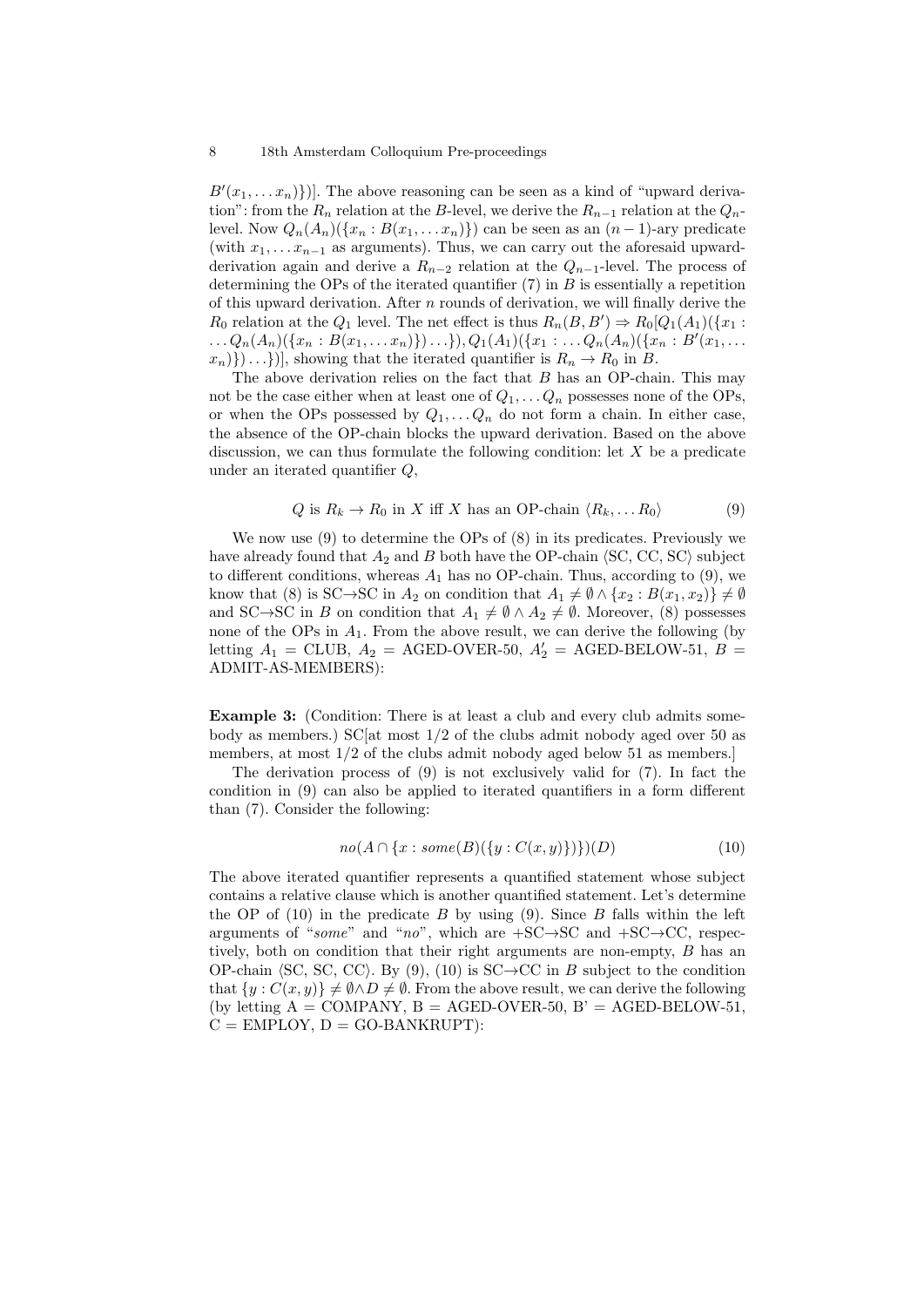Example 4: (Condition: Every company employs somebody and some company went bankrupt.) CC[no company employing somebody aged over 50 went bankrupt, no company employing somebody aged below 51 went bankrupt]

Note that monotonicity inferences of iterated quantifiers are governed by the same condition as opposition inferences. We can define an analogous notion of MON-chain by replacing  ${CC, SC}$  with  ${<, >}$  in Definition 3 and modify the condition in (9) by replacing "OP-chain" with "MON-chain". The modified condition can then be used to determine the monotonicities of iterated quantifiers in its predicates.

For illustration, consider the iterated quantifier in (8) again. Let's determine the monotonicity of (8) in the predicate  $A_2$ . Since  $A_2$  is within the left argument of "no" and right argument of " $(at \text{ most } 1/2 \text{ of})$ ", and "no" is left decreasing while "(at most 1/2 of)" is right decreasing,  $A_2$  has a MON-chain  $\langle \leq, \geq, \leq \rangle$ (or equivalently,  $\langle \rangle, \langle \rangle$ ). According to the modified version of condition (9), we know that (8) is  $\leq \to \leq$  (or equivalently  $\geq \to \geq$ ), i.e. increasing, in  $A_2$ . This result is in accord with that obtained by using van Eijck (2007)'s "monotonicity calculus".

# 5 Concluding Remarks

According to van Eijck (2007), monotonicity inferences are an important type of inferences in modern Natural Logic. Even syllogistics, the most important type of classical inferences, are subsumable under monotonicity inferences. By proposing the study on "inferences with exclusion premises", van Benthem (2008) has opened up a new direction of studies on Natural Logic. This paper is an implementation and generalization of van Benthem (2008)'s proposal and a contribution to the studies on Natural Logic. We have proposed a number of results by which we can determine the OPs of determiners and iterated quantifiers composed of constituent determiners, and derive valid inferential relations between quantified statements.

Nevertheless, one may criticize that the inferential relations derived from the OPs of determiners are too weak. For instance, by (1) the inferential relation in Example 1 above can be rewritten as the following entailment:

Every member of this club is a teenager.  $\Rightarrow$  Not every member of this club is an elderly.

Although valid, the conclusion above seems too weak because intuitively, one would expect that the proper conclusion of the above inference should be "No member of this club is an elderly".

However, entailment is not the only type of inferential relations. In some situations, we do need to establish some other types of inferential relations (such as the CC or SC relation) between sets / propositions. These situations do not only include solving logical puzzles, but also include linguistic uses. One such use is to determine the incompatibility between two sets / propositions. For instance,